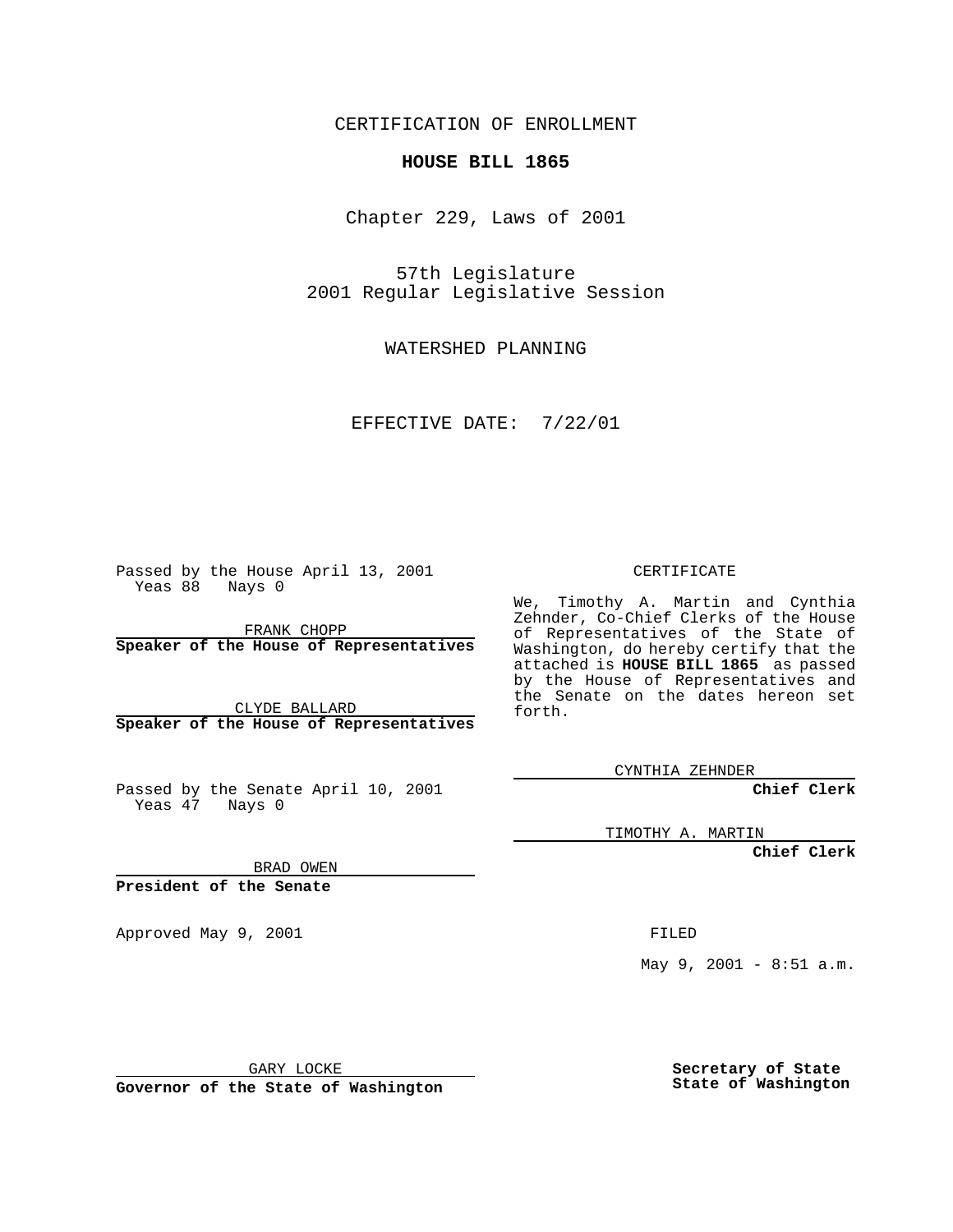## **HOUSE BILL 1865** \_\_\_\_\_\_\_\_\_\_\_\_\_\_\_\_\_\_\_\_\_\_\_\_\_\_\_\_\_\_\_\_\_\_\_\_\_\_\_\_\_\_\_\_\_

\_\_\_\_\_\_\_\_\_\_\_\_\_\_\_\_\_\_\_\_\_\_\_\_\_\_\_\_\_\_\_\_\_\_\_\_\_\_\_\_\_\_\_\_\_

## AS AMENDED BY THE SENATE

Passed Legislature - 2001 Regular Session

**State of Washington 57th Legislature 2001 Regular Session By** Representatives G. Chandler and Grant

Read first time 02/07/2001. Referred to Committee on Agriculture & Ecology.

 AN ACT Relating to irrigation districts acting as initiating governments for watershed planning; and amending RCW 90.82.060.

BE IT ENACTED BY THE LEGISLATURE OF THE STATE OF WASHINGTON:

 **Sec. 1.** RCW 90.82.060 and 1998 c 247 s 2 are each amended to read as follows:

 (1) Planning conducted under this chapter must provide for a process to allow the local citizens within a WRIA or multi-WRIA area to join together in an effort to: (a) Assess the status of the water resources of their WRIA or multi-WRIA area; and (b) determine how best to manage the water resources of the WRIA or multi-WRIA area to balance the competing resource demands for that area within the parameters under RCW 90.82.120.

 (2) Watershed planning under this chapter may be initiated for a WRIA only with the concurrence of: (a) All counties within the WRIA; (b) the largest city or town within the WRIA unless the WRIA does not contain a city or town; and (c) the water supply utility obtaining the 17 largest quantity of water from the WRIA or, for a WRIA with lands within the Columbia Basin project, the water supply utility obtaining from the Columbia Basin project the largest quantity of water for the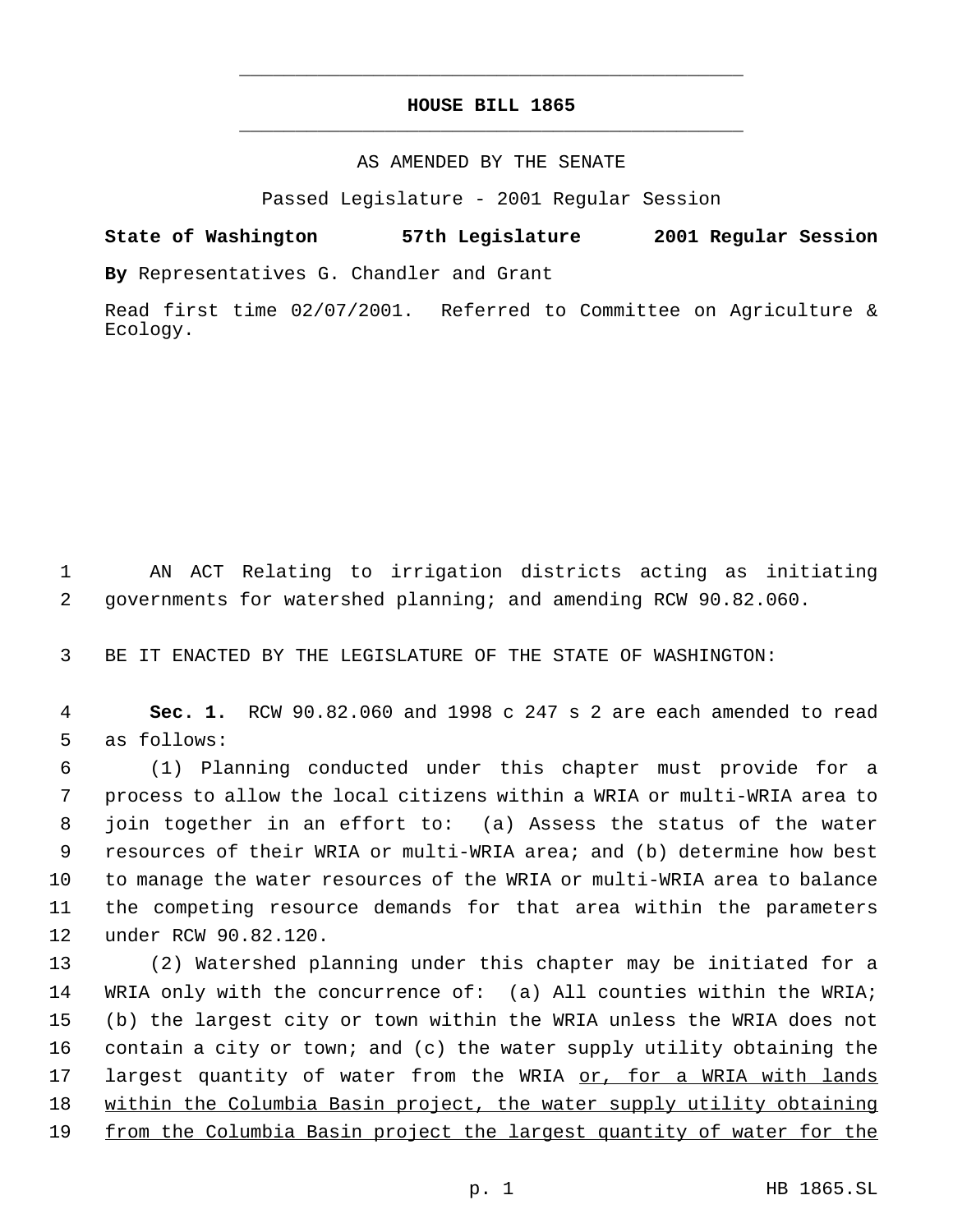1 WRIA. To apply for a grant for organizing the planning unit as provided for under RCW 90.82.040(2)(a), these entities shall designate the entity that will serve as the lead agency for the planning effort and indicate how the planning unit will be staffed.

 (3) Watershed planning under this chapter may be initiated for a multi-WRIA area only with the concurrence of: (a) All counties within the multi-WRIA area; (b) the largest city or town in each WRIA unless the WRIA does not contain a city or town; and (c) the water supply utility obtaining the largest quantity of water in each WRIA.

 (4) If entities in subsection (2) or (3) of this section decide jointly and unanimously to proceed, they shall invite all tribes with reservation lands within the management area.

 (5) The entities in subsection (2) or (3) of this section, including the tribes if they affirmatively accept the invitation, constitute the initiating governments for the purposes of this section.

 (6) The organizing grant shall be used to organize the planning unit and to determine the scope of the planning to be conducted. In determining the scope of the planning activities, consideration shall be given to all existing plans and related planning activities. The scope of planning must include water quantity elements as provided in RCW 90.82.070, and may include water quality elements as contained in RCW 90.82.090, habitat elements as contained in RCW 90.82.100, and instream flow elements as contained in RCW 90.82.080. The initiating governments shall work with state government, other local governments within the management area, and affected tribal governments, in developing a planning process. The initiating governments may hold public meetings as deemed necessary to develop a proposed scope of work and a proposed composition of the planning unit. In developing a proposed composition of the planning unit, the initiating governments shall provide for representation of a wide range of water resource interests.

 (7) Each state agency with regulatory or other interests in the WRIA or multi-WRIA area to be planned shall assist the local citizens in the planning effort to the greatest extent practicable, recognizing any fiscal limitations. In providing such technical assistance and to facilitate representation on the planning unit, state agencies may organize and agree upon their representation on the planning unit. Such technical assistance must only be at the request of and to the extent desired by the planning unit conducting such planning. The